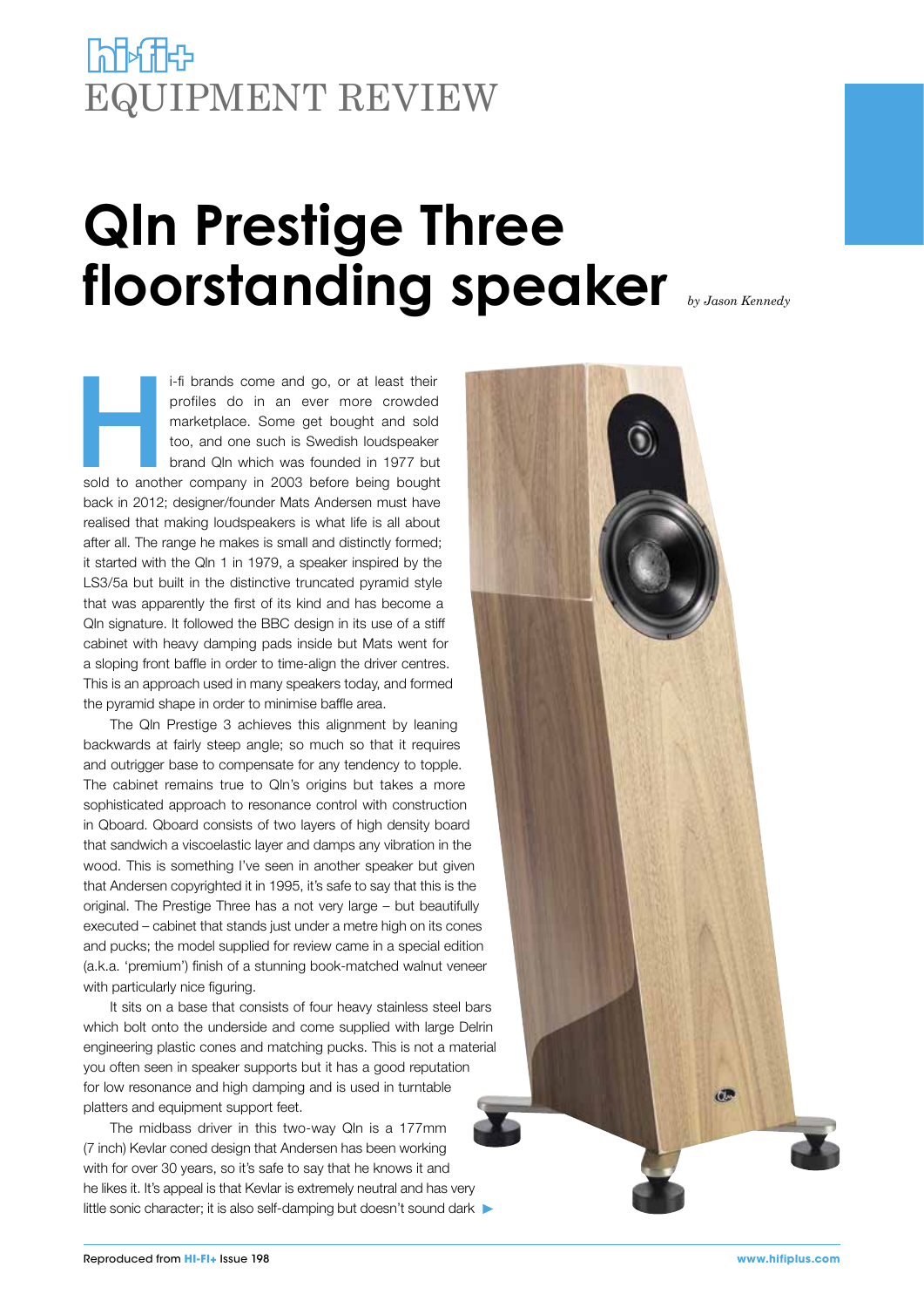#### *"Despite an average sensitivity of 87.5dB, the Prestige Three can be used with amps offering no more than 25 Watts, like valve amps."*

or dull. Mats also likes the fact that you can tune the break up characteristics. Presumably Bowers & Wilkins felt the same way. Here, it's powered by a fairly small 19mm hexagonal voice coil with a long gap that's enhanced by copper rings for greater control and linearity. Oddly enough, no mention is made of the dustcap which appears to be made of paper pulp and is distinctly uneven, presumably this provides some of the tuning alluded to.

The tweeter is one of the ScanSpeak Illuminator models with a large roll surround and a textile dome that's said to provide high frequencies up to and above 30kHz. It's set in a felt surround presumably to damp early reflections from the baffle. Qln is quite specific about the cable inside the Prestige Three, which was designed in-house and consists of individually insulated solid core copper wires wrapped around a polypropylene core, all of which is "baked in a damped rubber like acoustic isolation body" to reduce vibration and friction and insulated in pure polypropylene. Which is not a material you often find in this situation, clearly Andersen has spent more than a little time on this speaker. The crossover is designed to achieve constant impedance for ease of drive and uses flat foil coils and non-inductive components that are soft glued in place to minimise resonance. It's consists of two parts, one to achieve the desired response and the other to provide an even load for the amplifier, which means that despite an average sensitivity of 87.5dB, the Prestige Three can be used with amps offering no more than 25 Watts, like valve amps. Connecting up the speaker you find a delicious pair of WBT rhodium plated terminals in a panel beneath the rear firing reflex port.

In the hardbound manual that Qln supply they suggest that the Prestige Three be placed three to four metres apart and at least 50cm from the rear wall. Given that my room is on the bass light side I started with them at closer to 30cm and found the bass to be prodigious, a little too much so, so moved them out a bit further to what seemed like a better balance. However it wasn't until I put Qln's suggestion into practice did everything come together, the bass remained uncannily powerful for the size of speaker but was cleaner than a closer placement, and the mid and treble were better balanced against it. This is a calm sounding loudspeaker, it's extensive use of damping and resonance control mean that there is little in the way of additive distortions that can be discerned, instead you hear the quality of the recording and ultimately of the music, loud and clear.

The Grateful Dead's live version of 'He's Gone' [*Europe '72*, Warner Bros] came through with beautiful openness and a